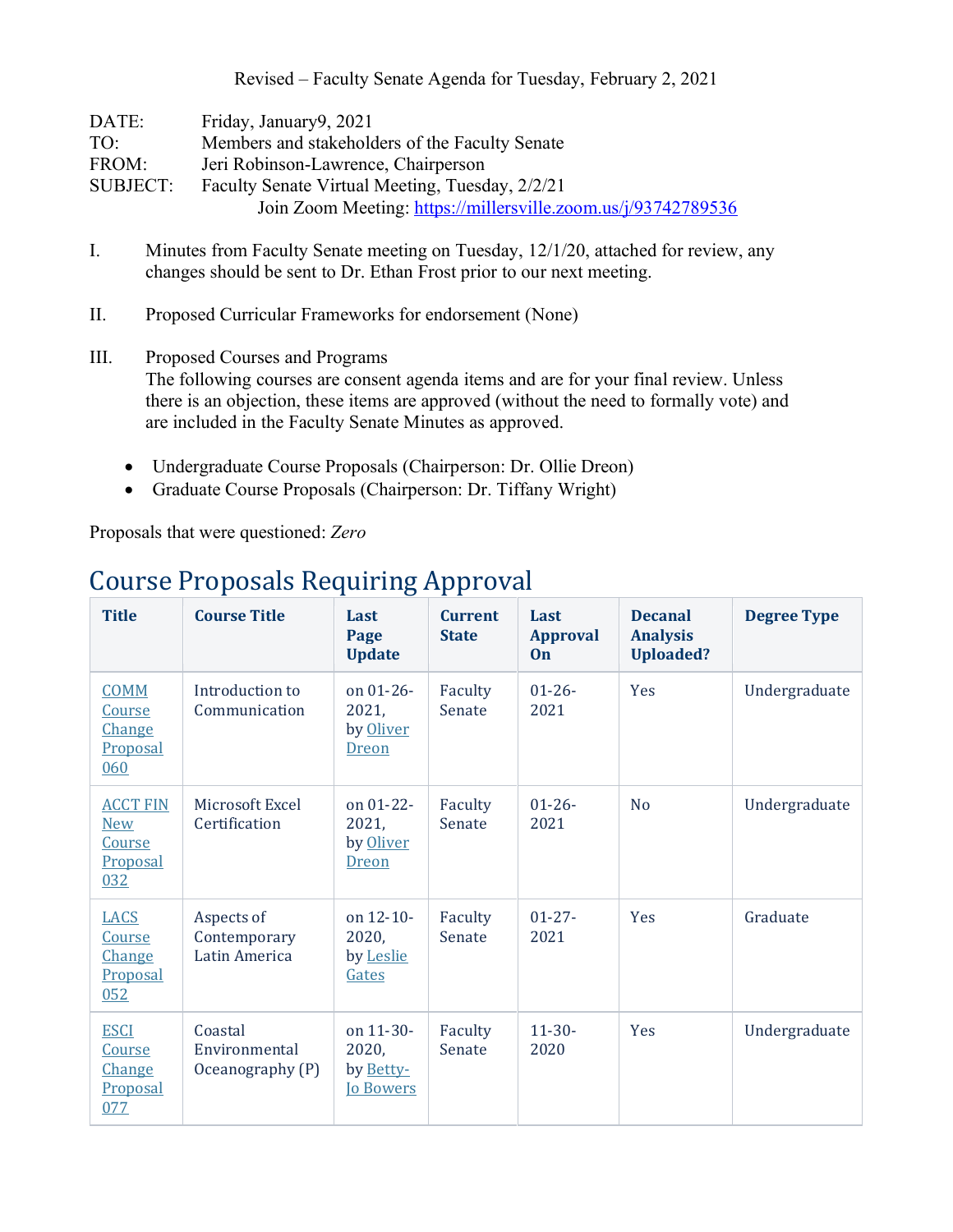| <b>Title</b>                                                     | <b>Course Title</b>                      | Last<br>Page<br><b>Update</b>                  | <b>Current</b><br><b>State</b> | Last<br><b>Approval</b><br>On | <b>Decanal</b><br><b>Analysis</b><br><b>Uploaded?</b> | <b>Degree Type</b> |
|------------------------------------------------------------------|------------------------------------------|------------------------------------------------|--------------------------------|-------------------------------|-------------------------------------------------------|--------------------|
| <b>MUSI</b><br>Course<br>Change<br>Proposal<br>076               | The Art of Choral<br>Techniques          | on 11-06-<br>2020,<br>by James<br>Delle        | Faculty<br>Senate              | $12 - 09 -$<br>2020           | Yes                                                   | Undergraduate      |
| <b>ESCI</b><br>Course<br><b>Change</b><br>Proposal<br>106        | Water Wars:<br><b>Science and Policy</b> | on 11-06-<br>2020,<br>by James<br><b>Delle</b> | Faculty<br>Senate              | $01 - 26 -$<br>2021           | Yes                                                   | Undergraduate      |
| <b>NURS</b><br>Course<br><b>Change</b><br>Proposal<br>050        | <b>Nursing Research</b>                  | on 11-06-<br>2020,<br>by James<br>Delle        | Faculty<br>Senate              | $12 - 08 -$<br>2020           | Yes                                                   | Undergraduate      |
| <b>MUSI</b><br>Course<br>Change<br>Proposal<br>075               | <b>Studio Recording</b><br>I             | on 11-06-<br>2020,<br>by James<br>Delle        | Faculty<br>Senate              | $12 - 09 -$<br>2020           | Yes                                                   | Undergraduate      |
| <b>MATH</b><br>Course<br>Change<br>Proposal<br>038               | Mathematics<br>Curriculum<br>Connections | on 10-23-<br>2020,<br>by James<br>Delle        | Faculty<br>Senate              | $12 - 04 -$<br>2020           | Yes                                                   | Graduate           |
| <b>PHIL</b><br><u>Course</u><br>Change<br>Proposal<br>014        | <b>Ethical Theories</b>                  | on 10-23-<br>2020,<br>by James<br>Delle        | Faculty<br>Senate              | $11 - 24 -$<br>2020           | Yes                                                   | Undergraduate      |
| <b>SOWK</b><br>Course<br>Change<br>Proposal<br>039               | Social Work and<br><b>Mental Health</b>  | on 10-16-<br>2020,<br>by James<br><b>Delle</b> | Faculty<br>Senate              | $12 - 08 -$<br>2020           | N <sub>o</sub>                                        | Undergraduate      |
| <b>ENGL</b><br>Course<br>Change<br>Proposal<br>119               | Rhetoric of the<br><b>Color Line</b>     | on 10-05-<br>2020,<br>by James<br><b>Delle</b> | Faculty<br>Senate              | $12 - 08 -$<br>2020           | Yes                                                   | Undergraduate      |
| <b>ENGL</b><br>Course<br><b>Change</b><br>Proposal<br><u>123</u> | <b>Craft of Writing</b>                  | on 10-05-<br>2020,<br>by James<br>Delle        | Faculty<br>Senate              | $12 - 08 -$<br>2020           | Yes                                                   | Undergraduate      |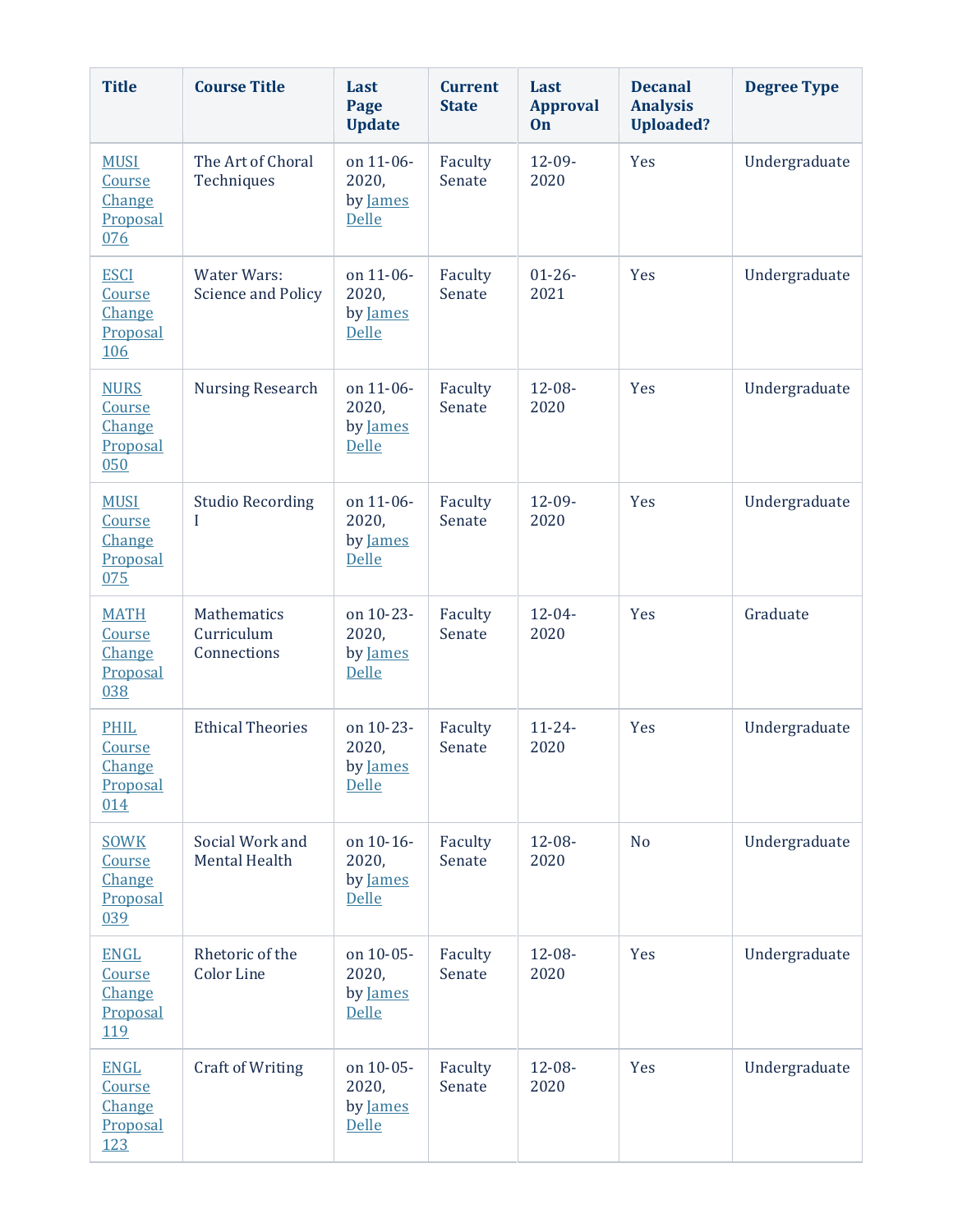| <b>Title</b>                                       | <b>Course Title</b>                                                                              | Last<br>Page<br><b>Update</b>                     | <b>Current</b><br><b>State</b> | Last<br><b>Approval</b><br>0n | <b>Decanal</b><br><b>Analysis</b><br><b>Uploaded?</b> | <b>Degree Type</b> |
|----------------------------------------------------|--------------------------------------------------------------------------------------------------|---------------------------------------------------|--------------------------------|-------------------------------|-------------------------------------------------------|--------------------|
| <b>EMEE</b><br>Course<br>Change<br>Proposal<br>068 | Consultation and<br>Collaboration for<br>the Accomplished<br><b>Special Education</b><br>Teacher | on $10-02$ -<br>2020,<br>by <u>James</u><br>Delle | Faculty<br>Senate              | $12 - 04 -$<br>2020           | N <sub>0</sub>                                        | Graduate           |

## Curriculum Proposals Requiring Approval

| <b>Title</b>                                           | <b>Program</b><br><b>Name</b>                         | Last<br>Page<br><b>Update</b>                       | <b>Current</b><br><b>State</b> | Last<br><b>Approval</b><br>On        | <b>Decanal</b><br><b>Analysis</b><br><b>Uploaded?</b> | <b>Degree Type</b> |
|--------------------------------------------------------|-------------------------------------------------------|-----------------------------------------------------|--------------------------------|--------------------------------------|-------------------------------------------------------|--------------------|
| <b>Title</b>                                           | <b>Program</b><br><b>Name</b>                         | Last<br>Page<br><b>Update</b>                       | <b>Current</b><br><b>State</b> | Last<br><b>Approval</b><br><b>On</b> | <b>Decanal</b><br><b>Analysis</b><br><b>Uploaded?</b> | <b>Degree Type</b> |
| <b>PHIL New</b><br>Curriculum<br>Proposal<br>012       | Ethics &<br>Society                                   | on 12-09-<br>2020,<br>by Oliver<br><b>Dreon</b>     | Faculty<br>Senate              | $01 - 26 -$<br>2021                  | Yes                                                   | Undergraduate      |
| <b>NURS</b><br>Curriculum<br>Change<br>Proposal<br>047 | <b>Nursing</b><br>Education<br>track                  | on 12-08-<br>2020,<br>by Betty-<br><b>Io Bowers</b> | Faculty<br>Senate              | $01 - 27 -$<br>2021                  | Yes                                                   | Graduate           |
| <b>NURS New</b><br>Curriculum<br>Proposal<br>045       | RN to BSN<br>with<br>Accelerated<br><b>MSN</b> option | on 11-30-<br>2020,<br>by Betty-<br><b>Io Bowers</b> | Faculty<br>Senate              | $01 - 27 -$<br>2021                  | Yes                                                   | Undergraduate      |
| <b>CSCI New</b><br>Curriculum<br>Proposal<br>054       | Minor in<br>Information<br>Technology                 | on 11-12-<br>2020,<br>by James<br>Delle             | Faculty<br>Senate              | $01 - 26 -$<br>2021                  | Yes                                                   | Undergraduate      |
| <b>MUSI New</b><br>Curriculum<br>Proposal<br>070       | Certificate in<br>Modern Band<br>Applications         | on 10-12-<br>2020,<br>by James<br>Delle             | Faculty<br>Senate              | $12 - 08 -$<br>2020                  | Yes                                                   | Undergraduate      |

## IV. Report of the Faculty Senate Chairperson:

- Faculty Senate Meeting Dates Spring 2021 (1<sup>st</sup> and 3<sup>rd</sup> Tuesday)
	- o February 2 and 16
	- o March 2 and 16
	- o April 6 and 20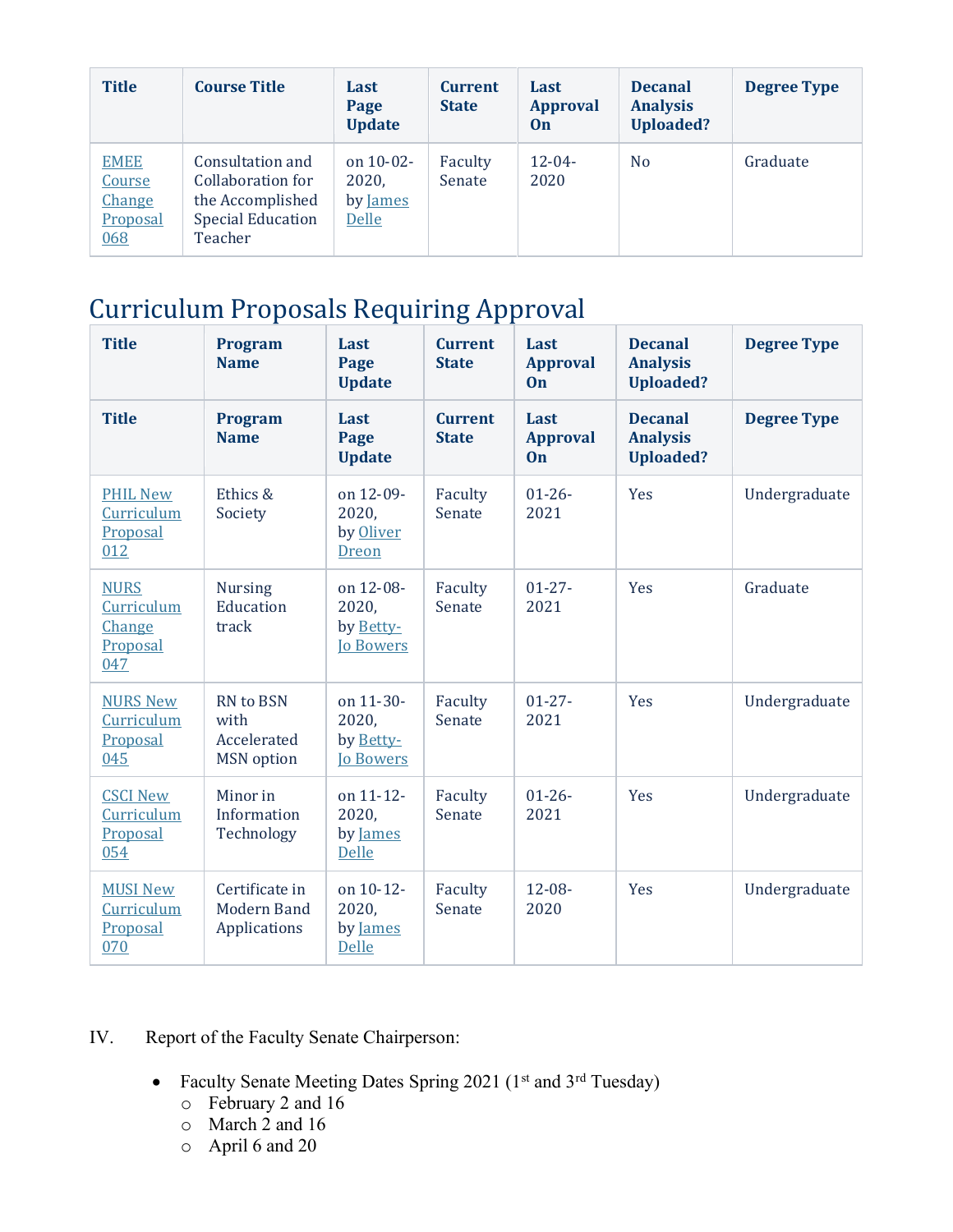- o May 4
- o June tba
- Spring Faculty Colloquium, Tuesday, February 9th, 2021, 12:00 p.m. 2:00 p.m.
- Pass/Fail survey results from December 2020, 10 yes, 10 no, 8 no opinion
- Approve the waiver of the meeting for the BS  $EM = YES$  (25 to 5), via electronic vote in December
- Approve the BS  $EM = YES$  (22 to 3, 5 abstain), via electronic vote in December
- Did departments know about the elimination of the dismissals for  $2020 = NO(5 \text{ to } 25)$
- Council of Trustees meeting, December 2020
- Policy Changes/Corrections
- Emeritus Statements, keep to one page
- Negating Hate Quilt, please encourage faculty, staff, and students to participate
- At COT, mention was made regarding the restructuring of UNIV 103 to include Diversity, Equity, Inclusion, Financial Literacy, Academic Success, and perhaps Wellness.
- UN, Global Goals Initiative, Chris Steuer, upcoming
- V. APSCUF Updates
- VI. Report of the Student Government Association
- VII. Report of the Graduate Student Association
- VIII. Report of the Administrative Officer
- IX. Announcement of new courses, programs or changes to existing courses/program
- X. Reports of the Faculty Senate Standing Committees

Please note that committee chairs wishing to report or share documents and be added to the agenda at a meeting should email me the Senate Chairperson (*jrobinson@millersville.edu*) the week prior to a meeting.

- Academic Outcomes and Assessment (AOAC) Chairperson: Robyn Davis
- Academic Policies (APC) Chairperson: Ankur Nandedkar
- Academic Standards Chairperson: Ryan Wagner
- Area Curriculum Committees (ACC)
	- 1) Arts & Humanities: Becky McDonah
	- 2) Education & Human Services: Lauren Kaiser
	- 3) Social Sciences: David Owen
	- 4) Science & Technology: Betty-Jo Legutko
- Commencement Speaker:
- Cooperative Education Chairperson: Lexi Hutto (\*updated AY 19/20)
- Educator of the Year Committee (EDOY): Ex-Officio chair, Shaun Cook
- Faculty Senate Bylaws Chairperson: Aimee Miller (\*)